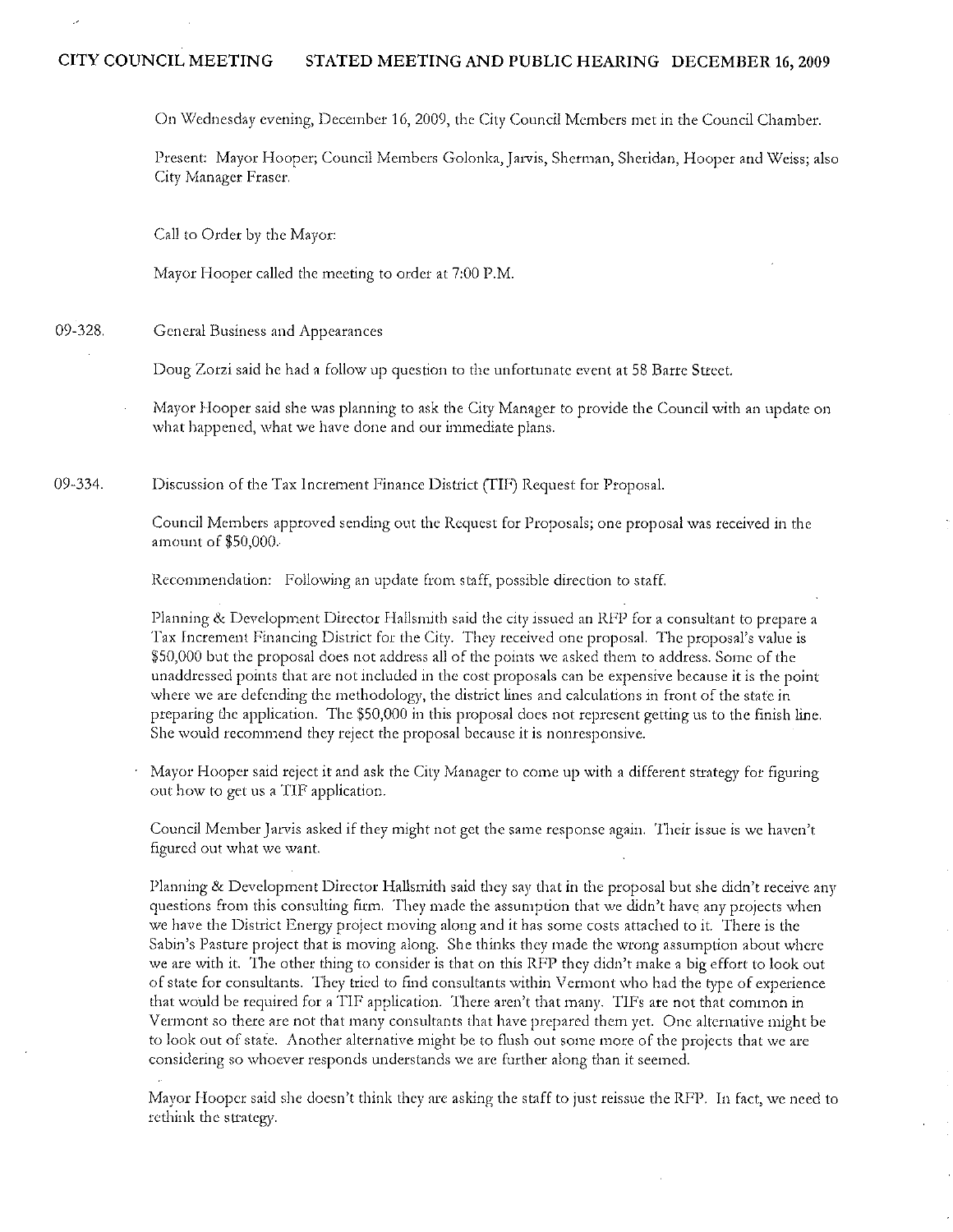Motion was made by Council Member Golonka, seconded by Council Member Weiss to reject the proposal and revert it back to the Planning Department. The vote was 6-0, motion carried unanimously.

09-329. Consideration of the Consent Agenda:

> Consideration of becoming the Liquor Control Commission for the purpose of receiving the following:

Approval of Payroll & Bills:

There weren't any consent agenda items for consideration.

09-330. Finalize and approve the City Council's Budget for presentation at the Public Hearings in January, 2010.

> Council Members held their all-day Budget Workshop on Saturday, December 12th, As a result, they now want to finalize and approve their budget, following further discussion on ...

> > Senior Center Streets Water/Sewer Capital Plan 58 Barre Street City Hall

Recommendation: Receive any further input from representatives of the departments overseeing these budgets; discussion; direction to staff for finalizing the City Council's FY '11 Budget.

Mayor Hooper said she wanted to say publicly what they have all been thinking which is how fabulous it is that our Fire Department was there and able to knock down the fire because they could be having a very different conversation. The Department of Public Works has been in muddy deep trenches for many long cold hours in the dark dealing with a series of water breaks, Before that our Police Department and ambulance service had a difficult Friday night. Thank you to the public employees for everything they do for the city. She asked City Manager Fraser to give an update on the 58 Batre Street fire.

City Manager F'raser afflrmed that the city has great employees who pull through time and time again for the city. There was a fire at the Senior Center the other night that started in the craft room from an undetermined cause and not suspicious. The major damage was limited primarily to those two rooms and the floor above, which is the false floor that was added to fill in the gaps of the old gymnasium. They arc trying to figure out if that whole floor needs to be taken outand replaced or just a section. As we talk about the future use of the building he wonders if it is strategic to take out the whole floor given the range of options and the cost. The Fire Department did a great job and they were very fortunate that almost all of the doors in the building were closed to help minimize the spread. It is amazing to him how good a condition the rest of the building is. You go up to the third floor where the Recreation Department's offices used to be and with some vacuuming, dusting and air freshening it could be fine, although the building is full of ash; soot and fire smell. As they continue to do more in that building, particularly on that floor, there is going to be loud noise and more cement dust. There is the possibility of asbestos in it as well. That is a factor they need to consider. They made the decision to ask everyone who occupies the building, the Senior Citizens Center, ITU, Onion River Exchange,

Community Connections and Adult Basic Education to vacate the premises. That building will be closed for a number of months, and perhaps longer as they decidc what to do with it. They arc actively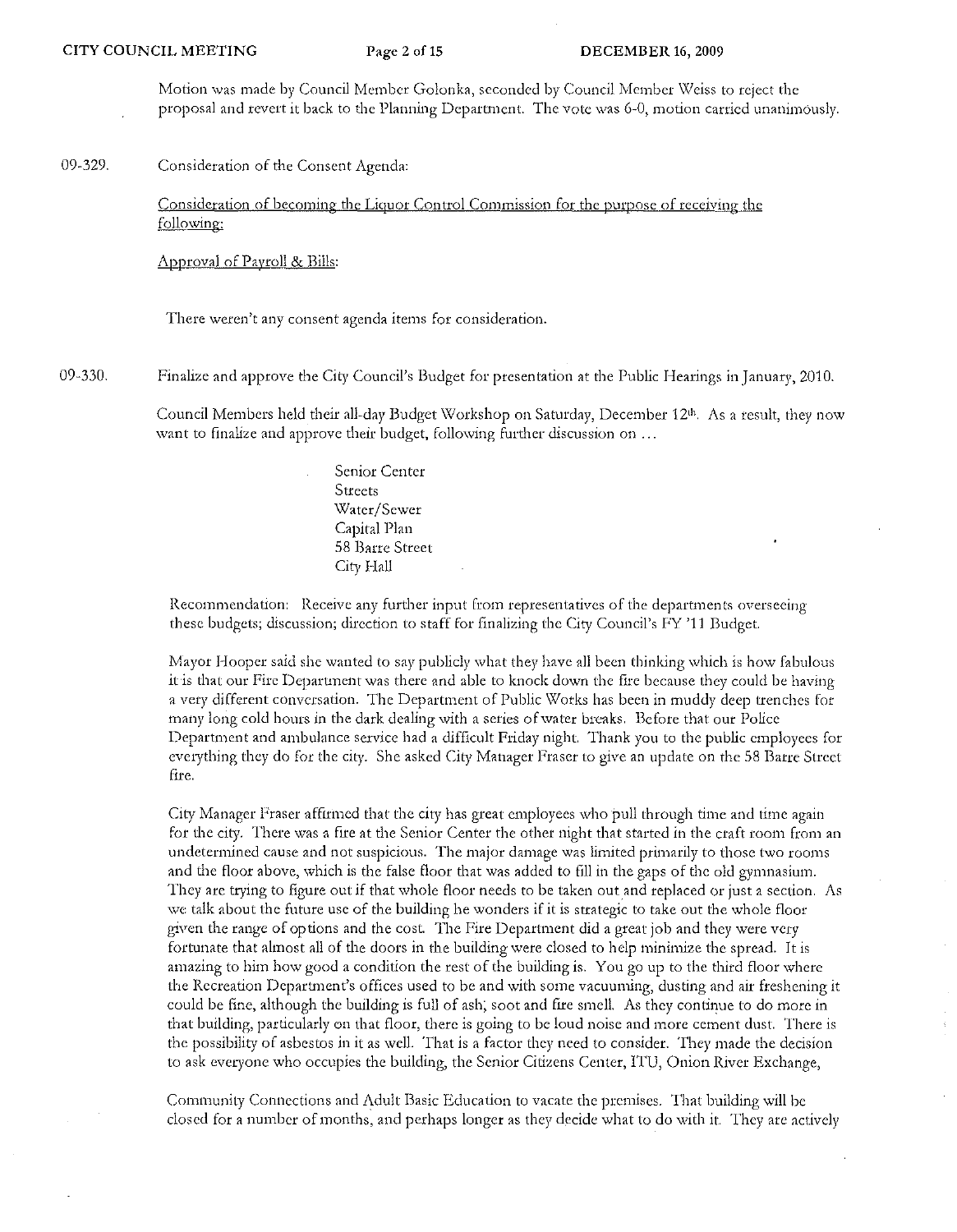seeking to relocate the Senior Citizens Center to other quarters. They are evaluating and talking with the insurance company and trying to figure out what to do. The building was boarded up yesterday, secured and locked. The electricity and plumbing has been cut off to most of the building, except the front section. The heat is running to keep the pipes from bursting.

Mayor Hooper said they have been in touch with all of the tenants and particularly working closely with the Senior Center to figure out how to provide them services. They have received calls asking how they can help and offering services. One of the sad things that happened was the seniors were planning their holiday meal on the day of the fire, and obviously that didn't happen. There was a call from U-32 offering to host a meal for them and we also had a call from NECl who will be hosting the holiday meal for the seniors up at Dewey Hall on Monday from 11:00 A.M. to Noon.

Assistant City Manager Hill said late this afternoon she received a call from the VFW and they wanted to host the holiday dinner. She explained about NECI so they are going to be working on providing a New Year's dinner for the seniors sometime during the first couple of weeks of January. They have also had a lot of different calls from the Jacobs family, Matt Lumsden, and people who own properties and arc willing to try to work with the city as we need to relocate people.

Council Member Weiss said once the rehabilitation of the building starts does the city have a responsibility to bring the building up to code.

City Manager Fraser replied it depends on how extensive the renovations arc. They certainly have to upgrade the fire alarms. If they were to put the building back to where it was and use it similarly to what it was used for, a large part of the building would not require a lot of extensive repair. The former superintendent's office on the second floor is pretty much not touched. They all need to be cleaned and disinfected, but there is no damage. On the whole third floor there is no damage. The damage is really limited to the Senior Center itself and that floor. They wouldn't have 'to gut the building from top to bottom.

The Council moved on to discussing the FY'2011 budget.

### **Senior Center:**

City Manager Fraser said their biggest concern initially was the budget as a whole. The budget starts July 1 so we need to put it back the way it was by July 1st. It might not be that different because we are dealing with unknowns. Even if the huilding is out of commission obviously the hudget is in the red. We are budgeting \$108,000 in building and operating expenses.

Assistant City Manager Hill said if you look at the proposed budget for July 1 there is a reduction proposed in food services. They had made the decision that the Thursday meal does not have the attendance to keep it going. The Program Director recommended they only serve the Tuesday meal, which is a big change. Within a year it has gone from three meals down to a proposal for one meal. The churches around town are providing a great service and every day there is a free meal around town for seniors and others to attend and they are taking advantage of that. The Tuesday meal comes with the social activities and seems to be well attended so their plan is to keep that meal. There was a proposal that would probably cut those costs more but it hasn't been finalized yet so they built the budget as if they still would need to have a cook. Depending on what she can do within the next six months she hopes to reduce that amount even more. Just for a safeguard they are still providing a staff person.

Mayor Hooper asked bow many people have a meal there.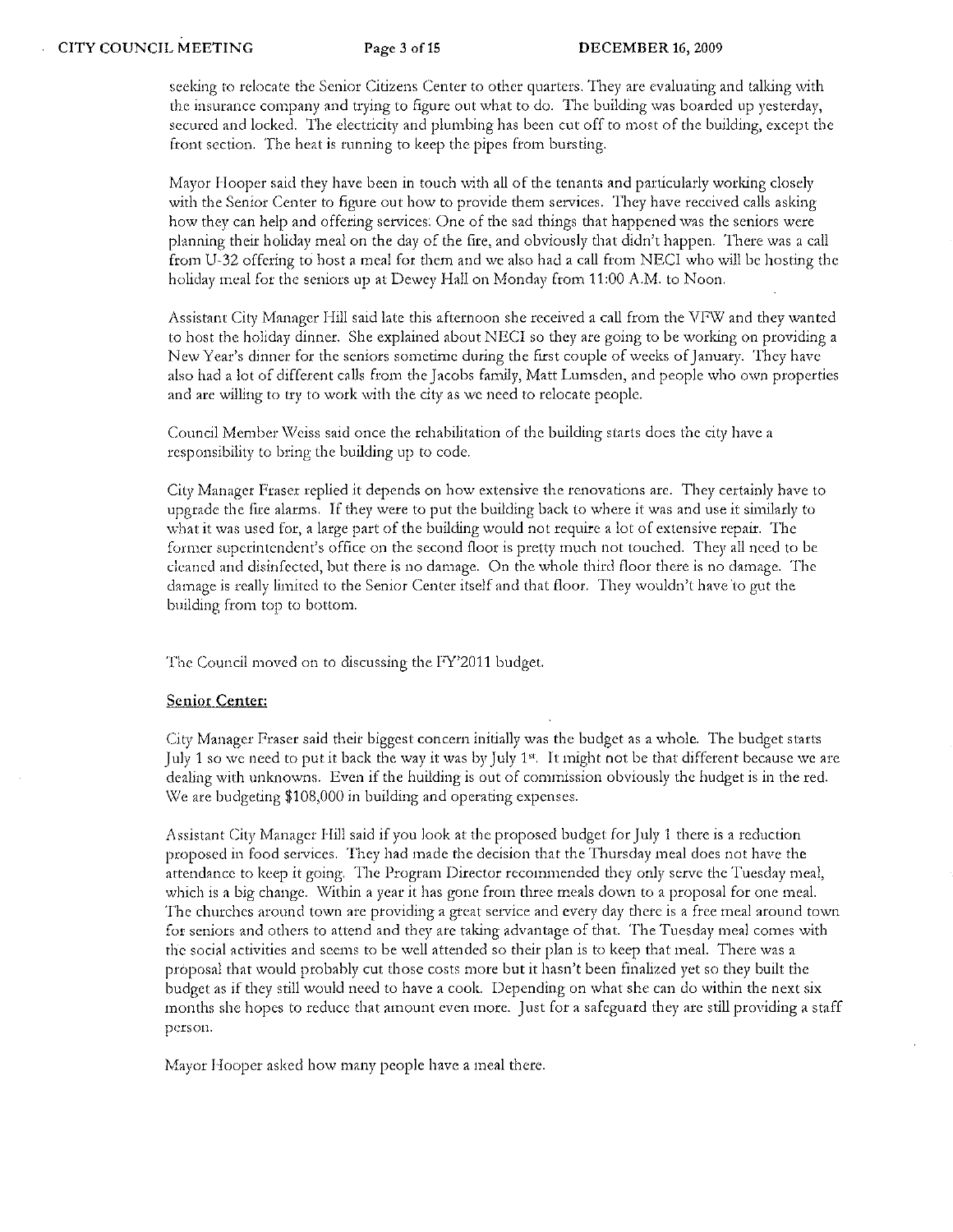Assistant City Manager Hill said for an average week it is about 60 meals. When they have a special event like the holiday meal they limit it to 100. The holiday meals are always full. They were averaging about 20 for the Thursday meal, and some of those were staff members. The existing cook is going to get done at the end of December and has taken a full time job at McDonald's as an assistant manager. She was going to be working with other agencies to find a part-time employee.

Mayor Hooper said that is \$26 per meal. She felt that was expensive.

Assistant City Manager Hill said it is being subsidized.

Finance Director Gallup said things always seem to be moving a bit over there. The cook who is in provided services did provide 8 hours of cleaning, too.

Assistant City Manager Hill said there are 20 hours of cooking and 10 hours of cooking in this budget.

Council Member Golonka inquired why the printing and copying budget tripled over the past three years.

Assistant City Manager Hill said she believes they never adequately did a cost allocation before. The actual last year was \$2,600.

Assistant City Manager Hill said they also anticipated an increase in postage. Overall, what the seniors arc interested in is that it is going to require a less amount of money from the taxpayers. Her hope is they can reduce the appropriation greater than that in another year.

Council Member Hooper asked if the adrninistrative management services line, is that her time?

Finance Director Gallup said sewer, water, parking and seniors all have administrative management services. That is her time and it is an allocation that moves money around. It has something to do with the number of employees and what the administrative costs are in the general fund. She put this in this year because she felt that was fair. When people are brought into our allocation system and see copier and paper allocation that is because we allocate our copier expenses in this building to all of the functions based on number of employees. The Senior Center got a copier last year and we told her she had to move her copier expenses out of our allocation copier line into her own line so she put it into the printing line. The copier lease is why the printing went up.

Council Member Weiss said he did not sec on the expenditure side any line item for the operation of the bus. How is that going to be paid for?

Finance Director Gallup said internal fleet repairs are \$500. The insurance is covered under the regular property and liability insurance. There are three lines - repairs, fleet fuel and the insurance would be covered under the insurance line. She doesn't have drivers,

Assistant City Manager Hill said she has some volunteers who say they want to learn how to drive the bus. When she picked the bus up she was introduced to Walter, their trainer, and he has agreed to come down and train our people because they are considered members of the organization where they will provide free training. They will charge enough for the trip to cover the cost of the driver, too. That is what they did when they rented the van. Don't anticipate the van going out a lot during the next three months. There is some time to get training done.

Council Member Sheridan said he probably goes to the Senior Center more than the rest of the Council Members. He goes over there pretty much every day of the week, sometimes in the morning and sometimes in the afternoon. He likes talking to different groups over there. He feels it is his duties to get a sense of not only what goes on there but what people feel there so he can report to the Council. He doesn't know that anybody has ever said to him they want to be anywhere else; they all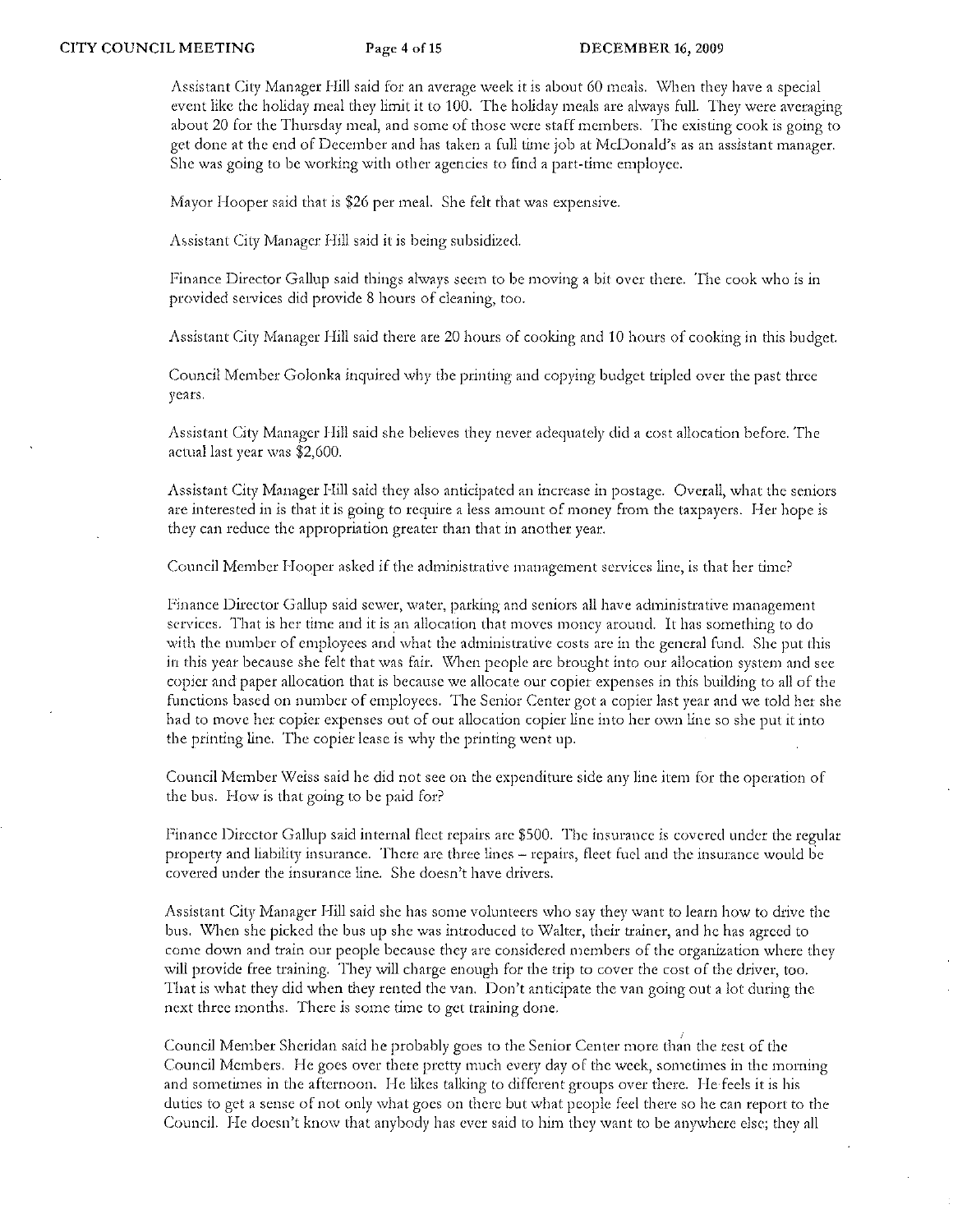love it over there. There arc people who go there every day and stay there for a good part of the day. He doesn't think anything in the city has the volunteer effort that Senior Center has. It's incredible. He finds himself cleaning up the coffee area. Everybody just chips in and helps. It is one of the best atmospheres he has ever been around. For the people who go there it is a huge social interaction, and for some of them he thinks it is their only social interaction. It is an affordable one and the only one they can afford, and they arc with people like themselves and all get along. He just sees the same faces day after day and week after week. It is incredibly important to the city. Even if we don't have it there we need to find a good spot that is comfortable for them. When he looks at what we pay in the city for our kids what we pay for our seniors is miniscule. These are people, many of them, who have paid into this city their entire lives. When we deliberate what to do we need to keep these things in mind, that this is an incredibly important place.

Assistant City Manager Hill said they have been asked to make the programs more cost efficient. They transitioned the bowling program into a per person cost and out of town residents pay 100 percent of that cost while in town residents pay about 50 percent, and the rest is subsidized. They have since added tennis. They have just worked out a new program with First In F'itness where they can use some of the exercise equipment with a medical release from their doctors, and that fee too will be set up on the same basis. They are still working on the swimming program. It is the most expensive program they have and the pool charges by the hour. While they charge the out of town people double what they charge the residents they are subsidizing the entire program substantially.

Mayor Hooper said on the agenda there is 58 Barre Street after the Capital Plan.

City Manager Fraser said they have cut the fuel and electricity there.

Council Member Weiss said the revenue budget shows about \$45,000 in total from the Corry Fund.

Assistant City Manager Hill said they still haven't heard anything regarding that funding.

#### 58 **Barre Street:**

City Manager Fraser said on page 11 in thc expense column last year they plugged in a number based on what we could determine from the schools. The schools had not broken it out specifically because it had been part of the school budget. Their costs were up considerably and now we do have a better understanding about the building. We made some assumptions they would be reducing heat as a result of the work \ve had authorized and that has not yet been done. \Y/e had just taken over this huge piece of infrastructure with no history or support for it from the School Department and the Recreation Department. We realized we didn't have adequate janitorial staff because the school custodians were taking care of it. The Recreation Department has been fabulous when we have asked them to do anything such as mowing the lawn and shovel the snow.

Finance Director Gallup said as far as the effect on the general fund if we take the \$108,000 and what we had for reasonable expenses and subtract what we thought was reasonable rent of \$52,500 that leaves \$56, 126. She would ask Todd if he thought that was a reasonable number.

Public Works Director Law said the numbers they came up with were from the past contracts for fuel from the School Department. He walked through the building and turned down the radiators. He asked the same thing of theit tenants that when they weren't there to please turn them down, They don't have the programmable thermostats we have here, and he thinks they monitor them fairly closely. Every time he went over to the building there wasn't blasting heat coming out of the building, and actually a few times there was no heat. There are other things they need to work on, especially if we arc going to occupy more of the building. The age of the infrastructure is what really brought that number up. The numbers arc fairly reasonable and hopefully they can come in a little under.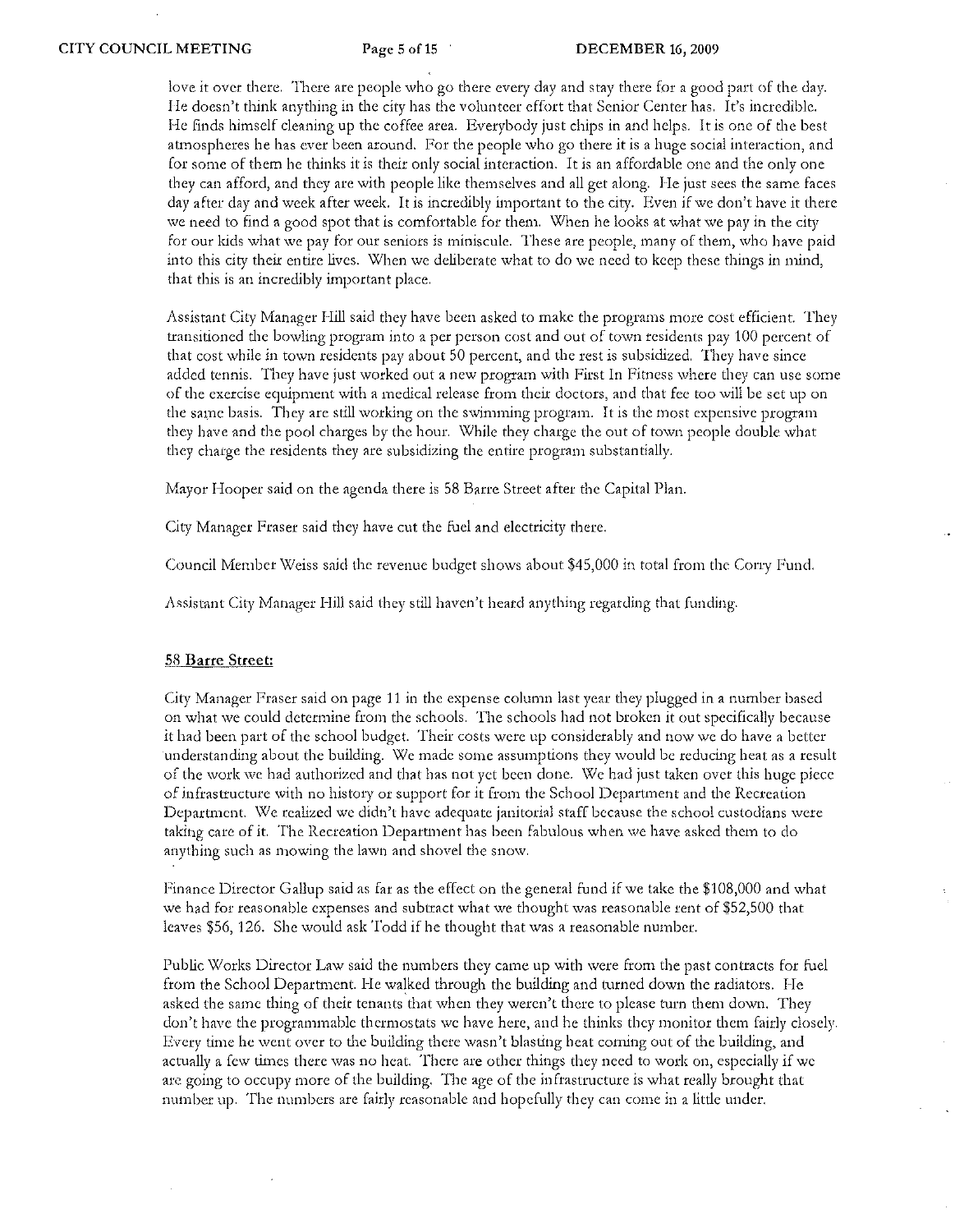Mayor Hooper said they are talking about a budget that begins in July when it will be a different building.

Public Works Director Law said these figures were prepared before the fire on Monday.

Council Member Golonka inquired if the insurance policy covers relocation expenses.

Finance Director Gallup said they have coverage for loss of rent as landlords. They believe it is clear that should the seniors move to another place and pay rent the way the League of Cities and Towns would sec it is that they would pay the city \$25,000 that we doesn't get. The Senior Citizen Center wouldn't have to pay the city and would pay rental when another space was located. Onion River Exchange is another kind of wild card because they are the city and they aren't the city.

City Manager Fraser said they do have replacement coverage. The estimate is that it will take six months to repair the building to its former state. If we then make a decision to move the seniors out they' will only cover us for that period of time.

Finance Director Gallup said the past couple of days we have just been trying to secure the building and getting the basic needs met. 'fherc is \$100,000 in contents and that COVers what the seniors have downstairs.

Mayor Hooper said the last time they talked about the Senior Center she feels they need to make a decision about how they arc going to house the Seniors, \Ve have an obligation here. The fire changes everything and we need to make decisions about whether we are going to renovate to bring people back in, not use that building or put it to a different use. We have an obligation to the seniors of this community to provide them the services we have been providing them. How are we going to do that? In her view let's do it where we are doing it and make our plans around that. This will help the staff figurc out a budget.

Council Member Sheridan said he would challenge the Council to find a better spot for the seniors. It really works for them, is close to the center of town and close to City Hall. It's flat and a short walk to where the stores are and a short walk to the bus. He is ready to fix the roof, take the tank out and fix the heating. They have been told it is a structurally sound building. He challenges people to tell him where a better spot for the seniors should be in this city. He has always loved the idea of putting apartments up above, selling them so we put part of the building back on the tax roles and keeping the Senior Center there. That Senior Center can serve there 10 to 12 years until his generation is ready to admit they are seniors. He would like to look into what it would take to get apartments up there. He believes they would rent with no problem at all. There are definitely people who are looking to live downtown in walking distance to things. Unless someone can tell him they have a better spot in mind he is in favor for keeping the Senior Center there.

Council Member Golonka said there are a couple of issues here. The first issue is a temporary location. In terms of coming back he doesn't necessarily have a' problem with bringing them back .. What he has an issue with is the ownership structure. He doesn't think the City of Montpelier should be in the property management business. With the building empty right now we should take this as an opportunity to partner with somebody. If we do want to keep them there we could release that space back on a long term basis, He doesn't want to get into a \$3 million renovation of this building without having someone to partner with and without consideration of getting the building back on to the tax role, at least for the portion we aren't using. Using this as an opportunity to issue an RFP process to sec who we can partner with using certain contingencies that we are going to have the seniors in the basement with a fixed lease for a certain number of years. With no one in the building right now we have an opportunity to really consider different ownership structures.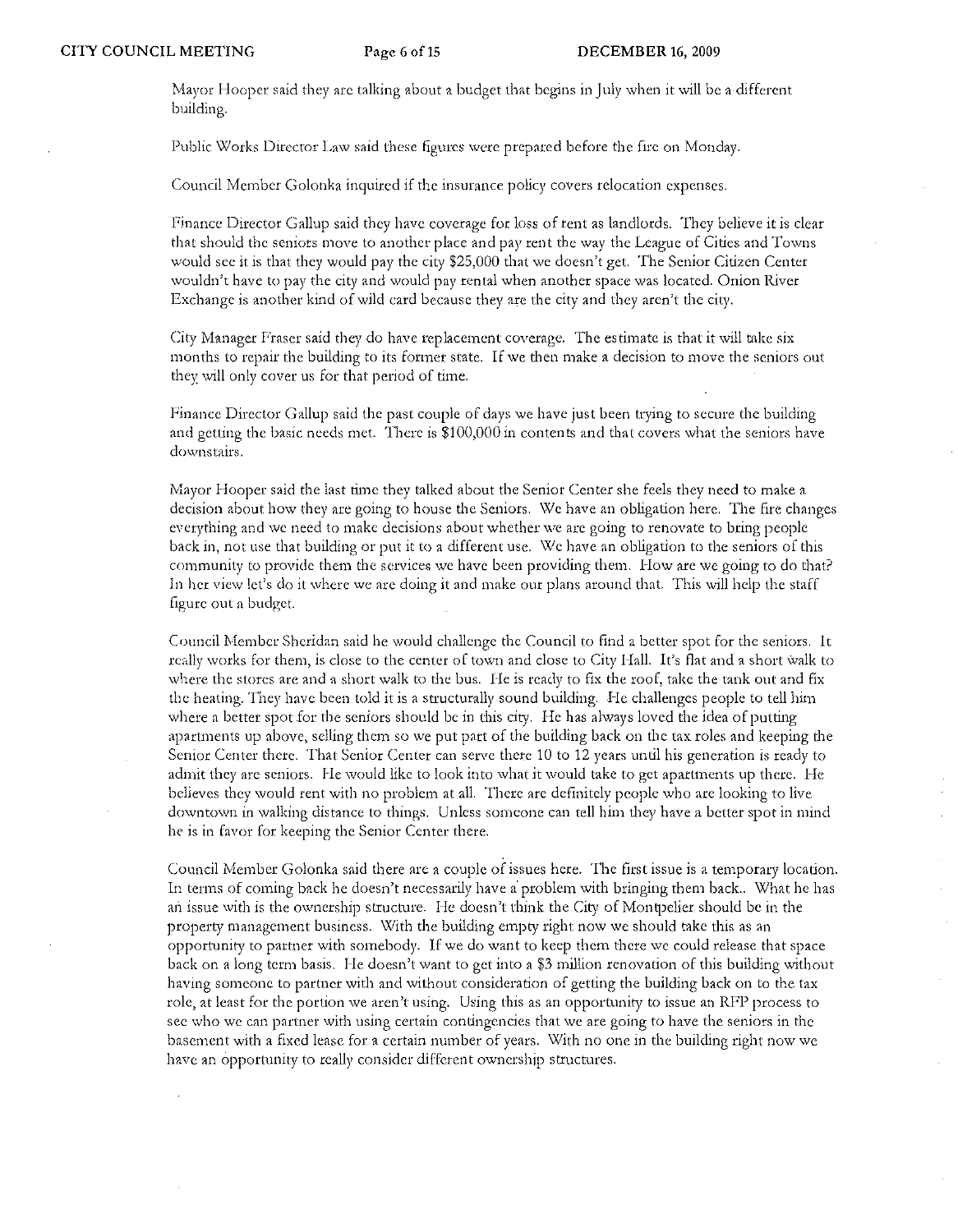City Manager Fraser said to the extent they can express a general outcome, whether it is the Senior Center with housing or otber options, that actually gives us a lot of focus on putting together any number of things. One of the questions is arc they going to look at all of the various uses or study different options for a Senior Center location. If you look at some of the stuff that Garth Genge prepared he outlined some potential partners and potential scenarios.

Council Member Sheridan said he thinks it is important that they keep the space they have. 'I'hey just had the wall knocked out between the two rooms upstairs. What they needed was a quiet room to get away from the noise for yoga. If they are going to stay there they need to rent thc space they arc using now,

Council Member Jarvis said the space could be totally reconfigured. It could be that it doesn't make sense for them to be on the ground floor.

Mayor Hooper said if they give direction to the staff that we want the seniors to stay there and sec other uses of that building, such as housing, they can do the sort of analysis of what arc thcir programming needs and how we make this work for the people who need to be there.

Council Member Weiss said on the very last page of the handout it is intriguing because it calls for the formation of a committee which would be nonprofit discussing all of the items and report back to the Council with reconuncndations.

City Manager Fraser reported thesc are Garth's suggestions, and thcy arc good ones. That was suggested when the building was functional. One of the issues now is we have this challenge and opportunity to put the building back together, including looking at the bascment space itself depending upon where funding comes from and even making that better and more cfficient.

Council Member Jarvis said a factor in whether to form this committee is that if the Senior Center was still totally usable and everyone in there as it was that certainly we would have more time to work things out. If we form this committee right now it will slow things way down, \)(/hat she would love to see is the Council giving direction to staff and possibly even getting an RFP out soon to figure out what our options are and who might be out there to help us. Maybe there is someone who would want to buy the whole building and lease the city back part of it or work with the city to develop the second and third floors.

Council Member Weiss said they had a study and have a great report about the building. What more do we need? What does Council Member Jarvis have in mind for an additional RFP?

Council Member Jarvis said she wants to know who is interested in partnering with the city or taking the project over, That \vas a specific proposal for the city and what we might do with the building, Do we havc someone out there who has the funds and the willingness to do it?

Assistant City Manager Hill said she wanted to make it clear they have had two private developers today call to say they are interested in knowing what we may be wanting to do and be kept informed of any possibilities for a private development

Council Membcr Golonka said it would be interesting to hear their input. Say they came back with a proposal for a long term lease for the scniors in the basemcnt with certain development aspects and returning the building back to the tax roles for a portion of it. There could be an interesting project come out of that instead of it just being our Planning Department driving an exact plan. He thinks that opens up the possibilities for some interesting proposals.

Council Member Sherman said it also depends on what our ideas are about how it should be used. He heard Council Member Sheridan say that scnior housing is a fcal high priority,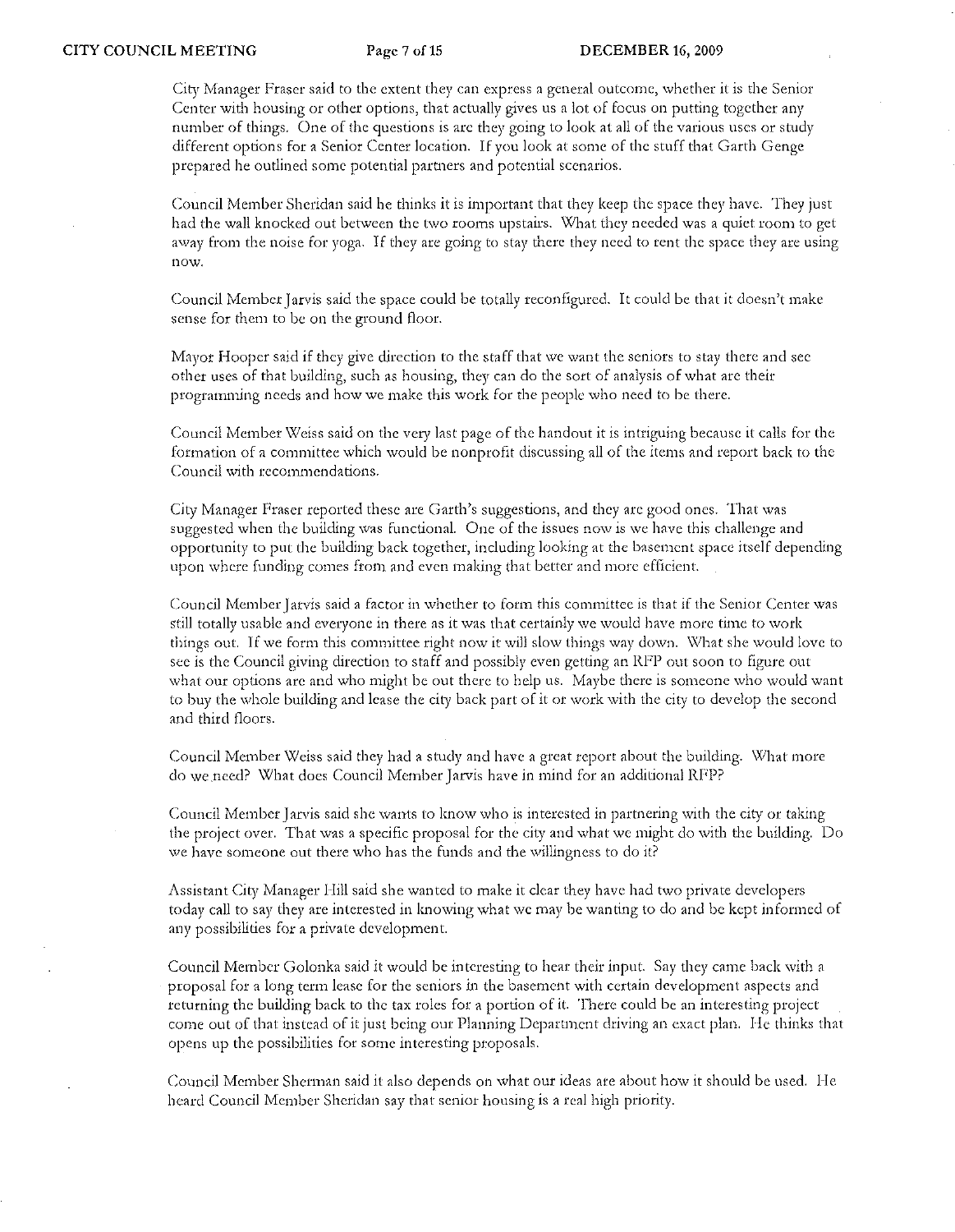Council Member Golonka said they could reject it. They could offer our priorities and ideas of what we would like to sec but we don't have to limit it or restrict it.

Mayor Hooper said this is a great direction. She is hearing the council would like to put out a request for a proposal that is clear about wanting to have the Senior Center as part of that building. She would suggest for the reasons that Jim has articulated in terms of the value of that location to that population and to our downtown in terms of where a senior center ought to be. That makes sense to her. She would further suggest that a strong preference for housing would be appropriate. We have talked in the past with the downtown advocates about a concern about the gradual erosion of housing in the downtown. It has been great that Jacobs has brought back housing into one of his properties, but the housing trend is still down instead of up. \X'hile she can understand that office space can be attractive to a developer in terms of our overall community need and interest she would want to state that as a high preference because they are seeing other office development going on. We can set priorities and establish the policy for the proposaL She is thinking about the Senior Center location there and housing use as her highest priorities. She is always liked the idea of owning the facility that serves our people rather than leasing it just so we control our destiny better. She would rathcr own City Hall than lease it from somebody. She can appreciate there might be different management structures that would be appropriate, but as long as the city's lease is sustainable she can dcal with that.

Council Member Golonka inquired about the argument of returning a section of the property back to the tax roles. \$10,000 a year in taxes is a significant number.

Mayor Hooper said they needed to protect the seniors' interest in that building.

Council Member Sheridan said he doesn't mind hearing about any proposal. His tendency would be towards housing but anything on the table he is willing to listen to. We talked about housing in the Can Lot and we know that is not going to happen because of the contamination issues. He highly doubts they will get housing in that last building on Stone Cutters Way. Outside of the Land Trust who is doing housing? Housing up on Stonewall Meadows was put off. Who knows what is going to happen in Sabin's Pasture?

Doug Zorzi said he had a couple of concerns that should be followed up before much more discussion is ventured forth. One is a concern for zoning. We all know right now that the Senior Center is a grandfathered use. We know the existing use there would preclude a Senior Center. With the thought process in mind that the Senior Center may be relocated for more than six months, with six months being the critical key link in Montpelier zoning, he questions whether the Senior Center given the destruction of the building and relocating it for more than six months would be allowed to be considered as grandfathercd use at that zoned location. He requested that they check that out. Secondly, from a developer's perspective going into rehabilitate that existing building and trying different options to see what works he would urge them to possibly and formally cut to the chase with both of the developers who have expressed interest and informally ask them if the Senior Center remains a component and occupies x percentage of that space is this even doable? He has reservations.

City Manager Fraser said his understand is that the Council wants to seek proposals to redevelop the building keeping the Senior Center in the building. To see what the proposed uses for the upper floors are with a housing preference but not limited to that and see what the various ownership and lease arrangements are.

Council Memher Weiss said at the appropriate time he would like each of the proposal writers attend a meeting of the Council to make his or her presentation personally to the CounciL

City Manager f'raser said he would certainly keep housing as a preference as well. Not only for lots of practical reasons, but senior housing in particular has a much lower parking requirement. Secondly, we just did have out citizens tell us that affordable housing is one of the very top issues.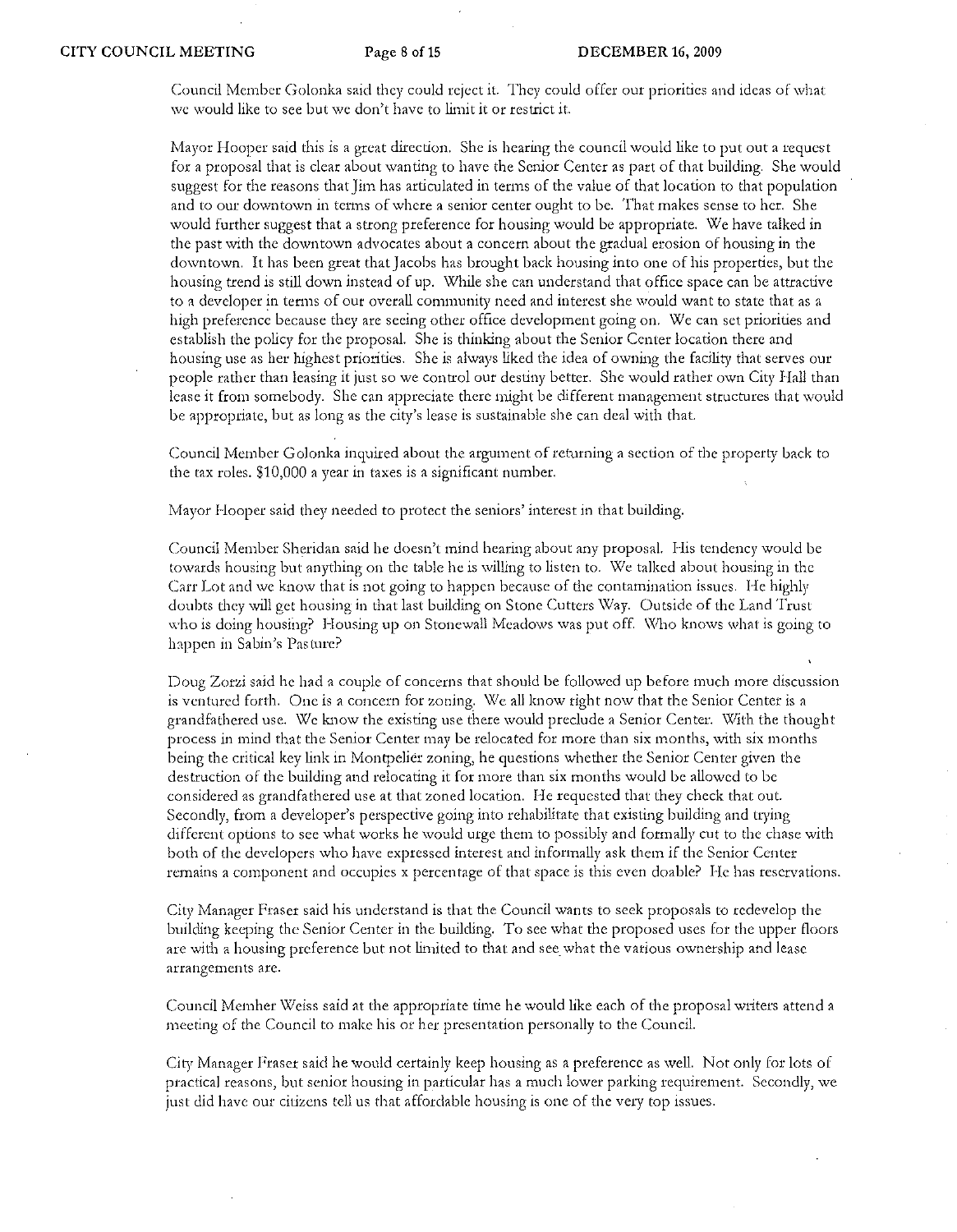Council Member Weiss said someone said it would cost almost a quarter of a million dollars to put housing in upstairs which would make the rentals too high.

City Manager Fraser said he thinks that is part of the reason we were looking for grants and subsidies for affordable housing.

### City Hall Maintenance:

Public Works Director Law said this is the first item he is responsible for, which is on page 10. There isn't a substantial amount of change. The biggest one is an increase in salaries and wages. They reallocated some of their staff. There is a \$25,000 increase, but the majority of that is an increase in electricity and heating fuel. They were given the guidance to hold the line across the board. For City Hall maintenance they have done a lot in-house. Professional services and other purchased services this has actually decreased because our custodian is doing mote.

Council Member Hooper asked Finance Director Gallup what was the COLA for the upcoming year.

Finance Director Gallup said it depends upon what the bargaining units come up with.

City Manager Fraser said the Department of Public Works' workers are unionized and they are signed for this coming year at 3.25% and the Fire Department is signed at 3.5%; the non-unions of course who aren't unionized arc put in the budget at 1.5% • The Police Deparunent has a new bargaining contract coming up.

Public \X1orks Director Law said on page 19 is the budget for streets. This is actually up a little bit by about \$81,000. A lot of that is the cost of living adjustments for the DPW union, staff increases, promotions, etc. Road salt increased because in the past: they hadn't budgeted the quantity they had been typically using. They are trying to cut salt usage as much as possible. They have recalibrated their spinners every year and educating our employees to make sure they aren't abusing salt and using it in the quantity that is necessary. That training is very important. Salt is very expensive. They are talking about \$50)000 per ton and they go through about 3,700 or 3,800 tons. They do mix it with sand a lot more than they have in the past. The more sand they put on the more they have to clean up the catch basins in the spring. It offsets the cost of the salt and they will have to figure out what it costs to take it out of the catch basins. There have been no cuts to the staff. They want to make sure they can still provide the necessary services to everybody. Especially during this time of year it is very important to make sure they have the staff to provide safe roads to the traveling public. All of our roads are either high volume traffic or hills.

City Manager Fraser said from Saturday's discussion with Patrick Healy also included in the streets is the restoration of the part-time help from the cemetery.

Public Works Director Law spoke about the VTrans Bridge Structures Program through the Central Vermont Regional Planning Commission. Bridges in Montpelier are inspected as part of the Bridge Inspection Program on a regular basis.

He also spoke about the trash barrel collection process, which was a part of other purchased services.

## Fleet Operations:

Public Works Director Law said the biggest expense we have is vehicle and equipment maintenance which is up substantially. One of the residual effects to pushing off purchasing equipment is that it will need more maintenance. They have had some fairly significant snow in the last three yeats so the equipment has been out there a lot more. Last year our crews had the bays all full and were waiting for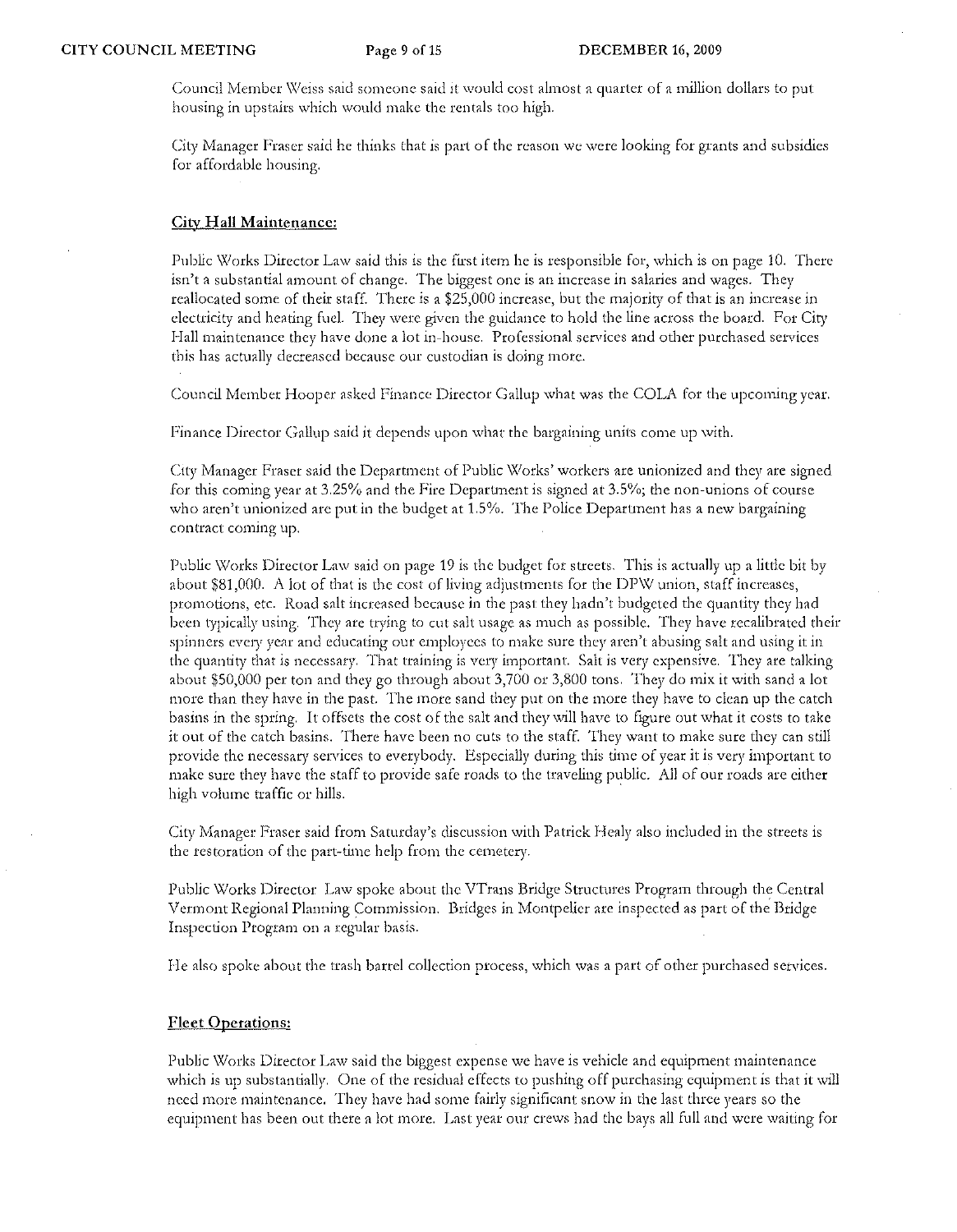morc equipment to come in and be fixed, Realistically, they figured they had to put more money into vehicle and equipment maintenance.

Council Member Jarvis inquired what the sidewalk plow situation was.

Public Works Director Law said they have three running and the bobcat is in reserve. Everything has been operating fairly welL T'hey are high maintenance. They have two fairly new ones and one older one.

He went on to say last year they downsized and cut the stock records clerk to half time. The residual effect of that is they had one citizen get locked in the stump dump that was let out by the Police Department. There have been numerous times with people walking around the building looking for somebody when nobody is there. Our supervisors have been out on the road. The only people they can find in the building are the mechanics so they hope to reinstate her to full time. \X!hen somebody calls the DPW garage with water leaks or sewer backed up, nobody is there to answer the phone. If the mechanics are lying underneath the truck they won't be answering the phones very quickly.

City Manager Fraser said the budget docs not have a restoration of the position in it'. They are just evaluating the priority of it.

Public Works Director Law said the stump dump is another big issue. During the summer thc stump dump is heavily used. He doesn't think they want some of the dump trucks coming down to City Hall.

Council Member Sherman said the person who got locked in is eager to get waste wood and Casella has also agreed to give the city a container ifhe has any wood that is cut so it can be given away free. It's the Neighbor to Neighbor Program. The city actually dunated wood from thc water shed. Some of the property they owned needed to be thinned. The county forester went up and said there are a fcw trees and it doesn't make scnse to go out to bid so they brought them to the stump dump.

# Buildings:

Buildings was actually cut and downsized. That is one of the items that had to take a hit for all of the other necessary things they needed. That covers the garage and maintenance. The solar panels arc part of the waste water treatment plant.

## Water Fund:

Finance Director Gallup said she had promised some fund balances. On the last page of this section at the very bottum it is called unrestricted net assets. As of June 30, 2008, the water fund was \$281,000 in the negative. They took almost \$400,000 off the FY'09 year, so at the end of June 30, 2009 after adjusting for the VMERS debt we arc almost debt even at \$276,765. They arc still looking at about \$300,000 negative but it's not much worse.

City Manager Fraser said the good news is that it held its own this year. This budget they pruposed does not require any rate adjustment to balance itself. If we wanted to stick to the plan they had devised as far as rate adjustments that any increase in rate would go solely to the debt reduction.

Finance Director Gallup said they contemplated a rate increase. They will need to wait for the FY10 figures. Hopefully, we'll have a good year and that \$300,000 will be less.

Public Works Director Law said the debt is high but the chemical costs have gone up substantially. A lot of the line items are holding the line or decreased, but the big increase is chemical supplies. Fluoride has doubled in price over the last two years from \$15,000 to \$30,000. He said their employees are really trying to hold the line for us.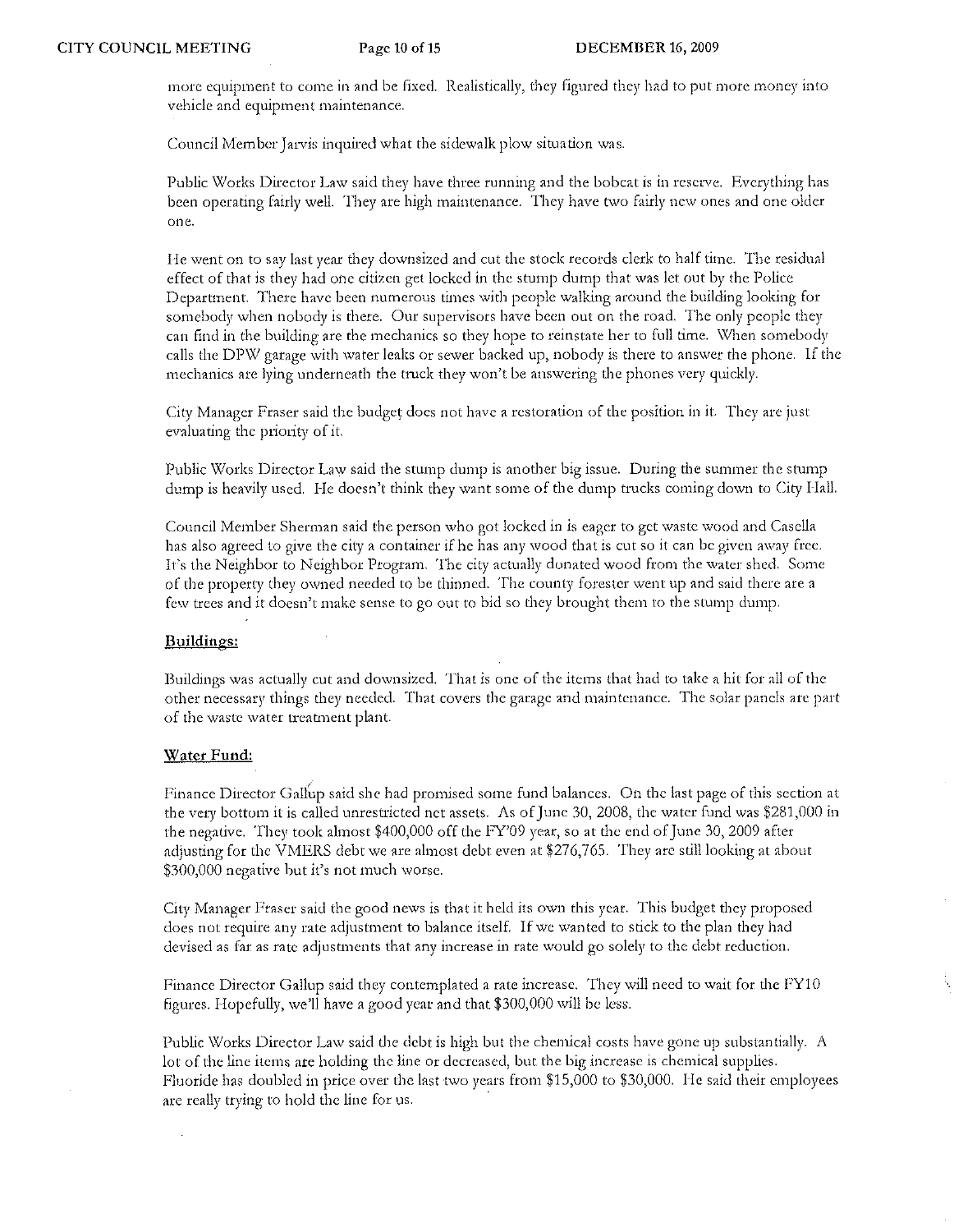# Water Distribution:

Public Works Director Law said they reallocated some people and reevaluated what their jobs were because with water distribution their other function is also the waste water and sewer collection. They started looking at what their daily functions were and where they were allocated. There was a little savings in the water distribution side which is why the proposed budget goes down a little bit. The reason the actuals arc so low is they have at least one employee out for short term disability during this period. That is why the actually FY'09 audit is lower than the proposed budget and the proposed budget in 2010 is higher.

For the equipment proposed there were two small pickup trucks and a van they use for all of the repairs and maintenance which were cut in the budget. The only thing that was added in was a Scada which operates out plants and the pump stations. That is the only thing in the equipment plan for water and sewer. It runs the plant when no one is there, and when someone is there. It is very essential to the operation.

Mayor Hooper asked how the delinquency rate was doing.

Assistant City Manager Hill replied that the waler and sewer has a tendency of going up. The delinquent taxes are minimal and quite low. People are more apt to let their water and sewer go because it doesn't have the same indicator to their mortgage company as delinquent taxes, although it has the same affect because it is an automatic tax lien when you don't pay your water and sewer. It is just something people have tended to look to the city as automatic creditors. She doesn't feel it is out of controL She just had a number of major collections.

# Water Meter Operations:

Public Works Director Law reported there are no major changes in water meter operations; they are holding the line for the most part.

### Sewer Funds:

The revenue numbers for the Sewer Separation and CSO charges arc based on our current grand list at the current rate.

# Waste Water Treatment:

Public Works Director Law said the lowest drop from 2009 to 2010 was cutting one employee at the waste water treatment plant. There is a modest increase in 2011. The waste water treatment facility employees are now a part of the DPW union and are part of the 3.5% increase. There is a modest increase at the waste water treatment operations.

Council Member Weiss asked if there was any resolution to the State of Vermont versus the City of Montpelier on the Waste Water Treatment operations.

City Manager Fraser replied no.

Under electricity there was a little savings this year. The solar project is underway. There have been some submittals from the contractor. In this budget they will be seeing some of the revenues and savings from the solar panels at the waste water treatment plant. They expanded the project from two buildings to three to add some addilionallights. Hopefully, within the next two or three months there will be some solar panels on the building to start recouping some of their money from electrical usage.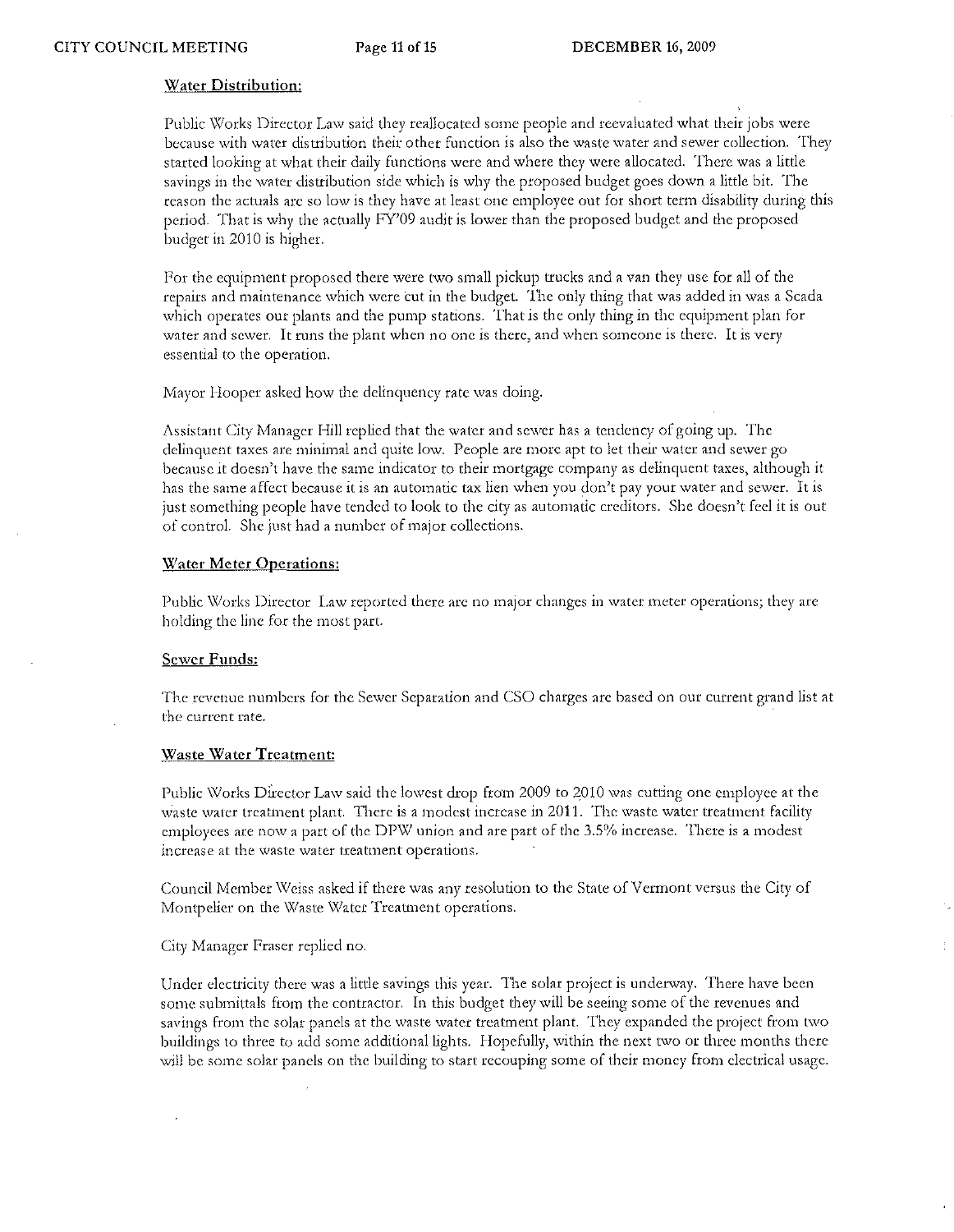## **Storm Water Management:**

Some of it falls under streets. Some other mechanism of funding would be appropriate if we are going to do this full steam. It shows something very modest. There are other hidden costs in the street department with the vactor. Even the culverts ate done as part of the capital plan so it isn't a full showing of what they do for storm water management.

City Manager Fraser said they are forced to do the work and there are certain storm water maintenance requirements.

## Sewer:

Public Works Director Law said there will be an increase in sewer collection which is for salaries because of the reallocation of their employees from what they were previously doing to what their normal job is now. The bottom line is actually lower than the budget year 2010. The equipment they are talking about for the water distribution is the same equipment that is used for sewer; it is split 50/50.

There arc a few employees who pump septic tanks. Anyone who is outside of the sewer collection system pays a sewer benefit charge and part of that is they receive their septic tanks pumped. They pump every three years.

# Equipment Fund:

Dump truck #3 was fully funded this year so they had to cut that in half to get to the bottom line.

City Manager Fraser said the condition of the truck is bad and does need to be replaced. They will probably be looking at buying one and paying for it over two years.

Council Member Golonka inquired what our equipment reserves were.

Finance Director Gallup said equipment reserves are monies that have been allocated here in previous years and not spent so they are kept for equipment purchases. Sometimes there are multi-year plans on them. The equipment reserve for the general fund has \$50,000 as of the end of 2009, and of that she needs three payments of \$10,998 for a lease payments on a bucket truck because they already borrowed into the future. When they bought the bucket truck it was financed over five years. Even though there is \$50,000 in it but \$33,000 is already allocated.

The \$35,000 vactor reserve that is in the general fund is going to be used to pay the general fund's portion of the new vactor so the general fund will share in the ownership because we do use it for streets.

Finance Director Gallup said there are park impact fees of \$37,000 which has slowly been building up. ,

City Manager Fraser said some of that was going to be used for Turntable Park. There is \$28,600 in traffic impact fees.

Public Works Director Law said they are actually looking at improving the «No Right Turn" signals down at the Main, Memorial, Northfield and Berlin Street intersections because they are not visible.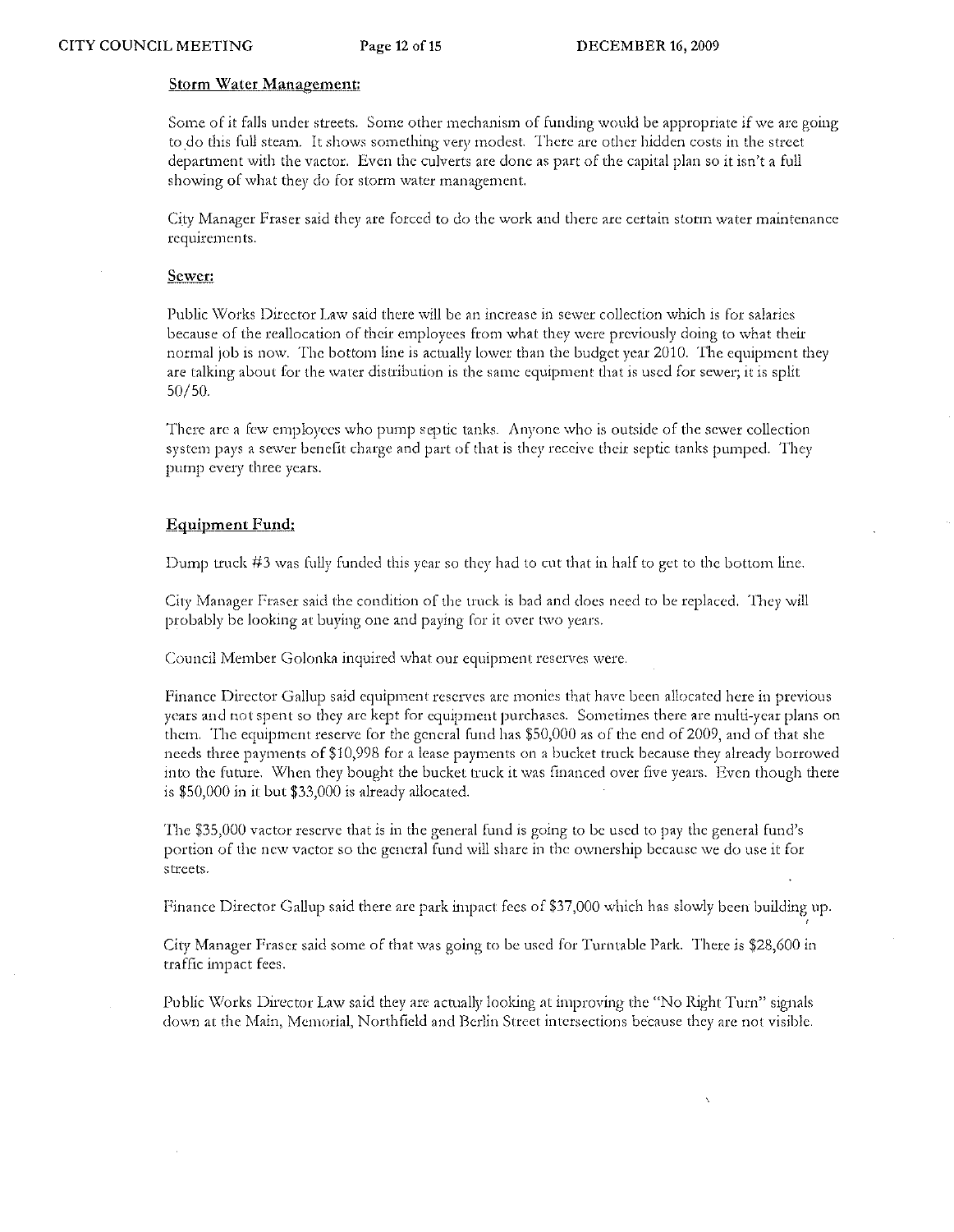There is the fixed debt and we subtract the difference which creates our annual funding total. Last year the Council approved a capital plan with \$1,070,200. There Was \$70,000 over the million level and they maintained that funding level.

The committee's recommendation was for \$70,000 because there was zero money for paving and that there be a separate ballot item for \$200,000 so people would see what the paving issue is. As part of the capital plan the committee asked Tom McArdle and Todd Law to look at all of the lists and tell us the higher prioriry streets that need to be done in the next few years. They gave a list of streets and their ratings and estimated costs in today's dollars, and it was \$1.1 million to do it all. That is where the \$200,000 figure came from. That was a major concern expressed by citizens in the survey..

Mayor Hooper said paving costs have doubled in the past five years easily.

Public Words Director Law said over the last four years they have gone from about \$65 to \$95; Tom's estimates run \$100 per ton.

Council Member Sherman added that Towne Hill Road isn't on the list at all. They have applied again for a Class 11 paving grant but they will have two years to use the grant. They kept putting in and had to defer it. The streets in the plan are Class III streets which doesn't include the Class II streets. That is in the capital plan.

City Manager Fraser said if you go to page 1 of the capital plan it shows the \$66,690 that was put in for paving, and that's the street surfacing. They can't always list what streets are because they have to see which streets can be bundled. On the second page it shows the street rehab there is nothing allocated for that. Last year the only street rehab they did was to rehab Marvin Street and paved Corse with an overlay. There are no capital bridge projects proposed for this year. \\lhen we get to page 4 there is a retaining wall on Ridge Street:. Ridge Street has a serious slopes problem. It was saturated and no structural stability at all so that wiJl make a significant project. On one side of the road the sidewalk is heaved up significantly and the other side is sloping down into a little ravine. The other slopes problem is on Lague Drive which is a very steep embankment. The soil is a little better in that area. They have done some temporary repairs to them so the water didn't further erode the slope but that will be in next year's plan. That is an eminent hazard and people have fallen on the sidewalks because they are so badly heaved. The Granite Street culvert you will sec is listed twice. They actually had to take that money to do the major repair up on Elm Street.

Council Member Sherman said while they are still on storm drain linings, she still hears regularly from Paul Olson at the Unitarian Church about a Lining for a storm drain that goes through that property. Is that in the budget?

Public Works Director Law replied it is part of the CSO project. That project will start in the spring. It has already been bid. It was part of that large CSO project, and part of that is actually taking a portion of that flow and diverting it down to 144 Main Street because there are some issues at the other end. It actually sits in the streets and ponds. That is what happens in front of Union Elementary School. That project has been on the forefront and it is a substantial project. It is in excess of 30 years old but it is still in fairly good shape and the structural integrity is still there. \X1here it exits there is deterioration and that is what has concerned evetybody.

City Manager Fraser said they had \$50,000 in for the Barre Street Senior Center tank proposal and that is something that could be allocated. If they decommission that tank we still either have to decommission it in place and clean it and bury it in place or have to pull it out. They have talked about at least doing something temporarily with an inside tank or tanks.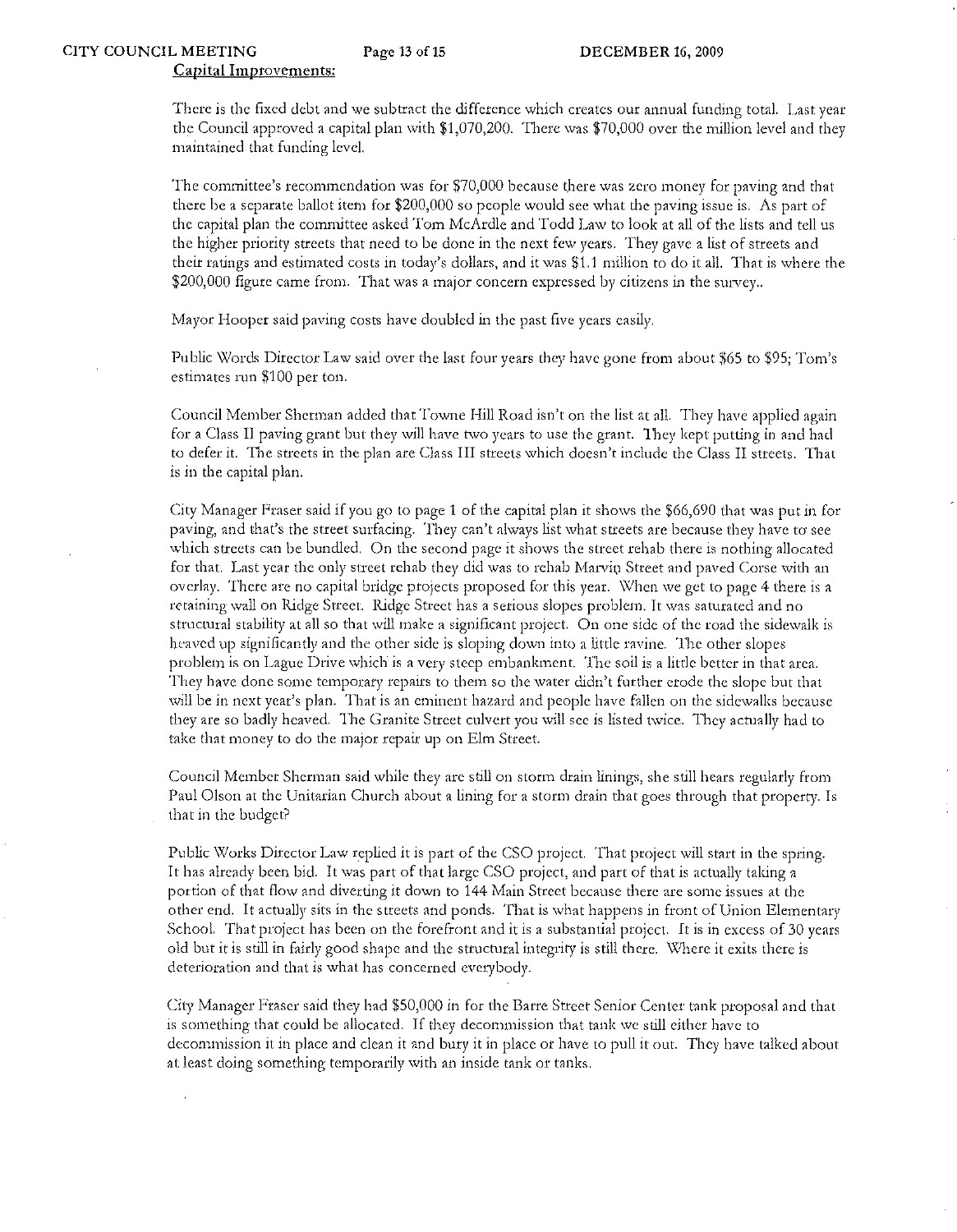Mayor Hooper said she requested in front of City Hall a very attractive sign board that would say City Council meeting tonight or Planning Commission meeting tonight. It's a very important way of informing the public about what is going on inside the building. \\Ic arc working hard to tell the public about the web casting and other ways about what is going on.

## Flood Mitigation:

There is flood mitigation funds as part of the Corps of Engineers and part of out match for the waste water effluent bypass.

F'inancc Director Gallup said the Council recommended that Cross Vermont Trail Association Recreation Path request will become a ballot item for \$25,000. This was something they talked about two years ago and the Council decided to let them on the ballot without a petition. This goes up Gallison Hill Road.

Public Works Director Law said the Cemetery and Public Works has been working very well together. They have been offering DPW equipment and employees and Kurt has been over there doing some surveying and engineering for them. It's a great relationship. They have worked with the Parks Department in the past also.

City Manager Fraser said he wanted to call the Council Members attention to page 11 in the charts and graphs for the capital plan. The Council set the million dollar limit in part because it was a good number to tie into but it also represented what it took to get all of the projects that were on the books in 1998 done by 2004. They made the commitment at that time and raised the capital plan by \$90,500 per year for six years. They followed that plan and stopped because they hit the goal. \Xlhen you talk about raising the capital plan it isn't without precedent. The voters wanted to increase the paving and it was a concern they had so that is why it is on the ballot.

Council Member Sheridan said he knows they have two things to discuss. One is the potential for needing an ADA Coordinator and the other is we haven't taken out what we put back in.

Mayor Hooper said before they do that they should check in with what people want to do with the budget. Do we want to wrap it up tonight? Do they want to have another meeting on January 6th?

Council Member Weiss said he would prefer to wait until January 6<sup>th</sup> and he has a selfish motivation because he is going to deliver to the Manager's Office before Friday a series of thoughts and suggestions where they need to consider cuts they can make in this budget which would readily provide \$50,000 or more for capital improvements. He would like the opportunity to be able to present to the Manager his thoughts for discussion on January 6th.

Mayor Hooper said they haven't talked about the Housing Trust Fund and if they are going to fund that. The Trust Fund is in the budget for \$26,000 and adding back the community enhancements.

Council Member Sheridan said he would suggest they go to inside/outside agencies on page 2. He suggested they take out the Montpelier Arts Grant Program at \$5,000 and take out the Welcome Legislators at \$1,500. That would reduce it down to \$18,000 they need to cut at this point:. \Vhat we have put back in we haven't taken out. He also suggested pulling the \$26,000 out from the Housing Trust Fund. Jim Libby said he understood his reasoning for pulling it out this year and agreed with it, but he is afraid the Council will never put it back in. Put it back in and let the \$26,000 stay in the budget and if they take out the Arts Grant Program and Welcome Legislators that would mean they would only have to take \$18,000 out of somewhere else.

Mayor Hooper said Council Member Weiss has also said he would like to give the Council a proposal for cuts. Let's discuss the ideas on January 6<sup>th</sup>.